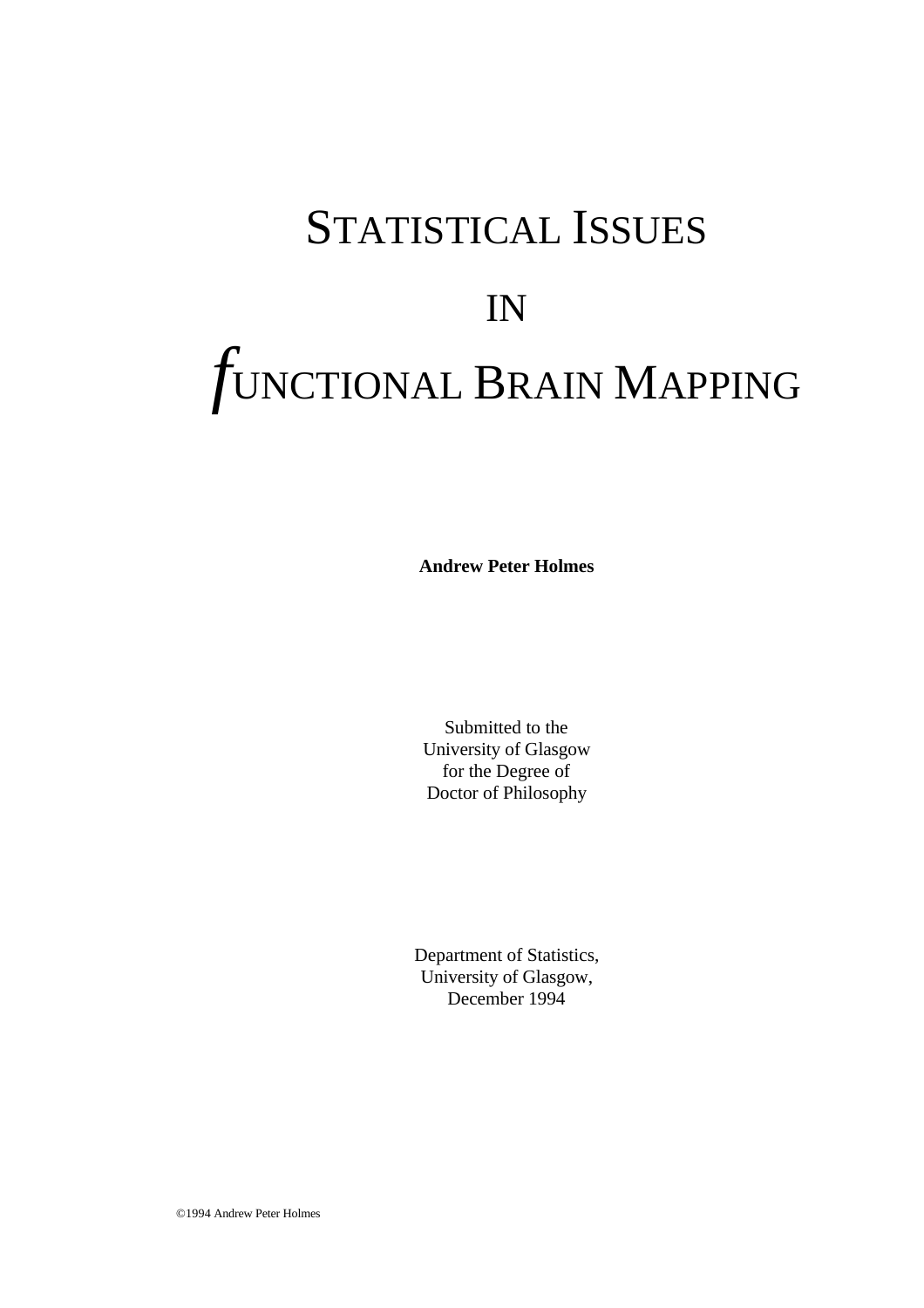To Mum, Dad, and Rachel.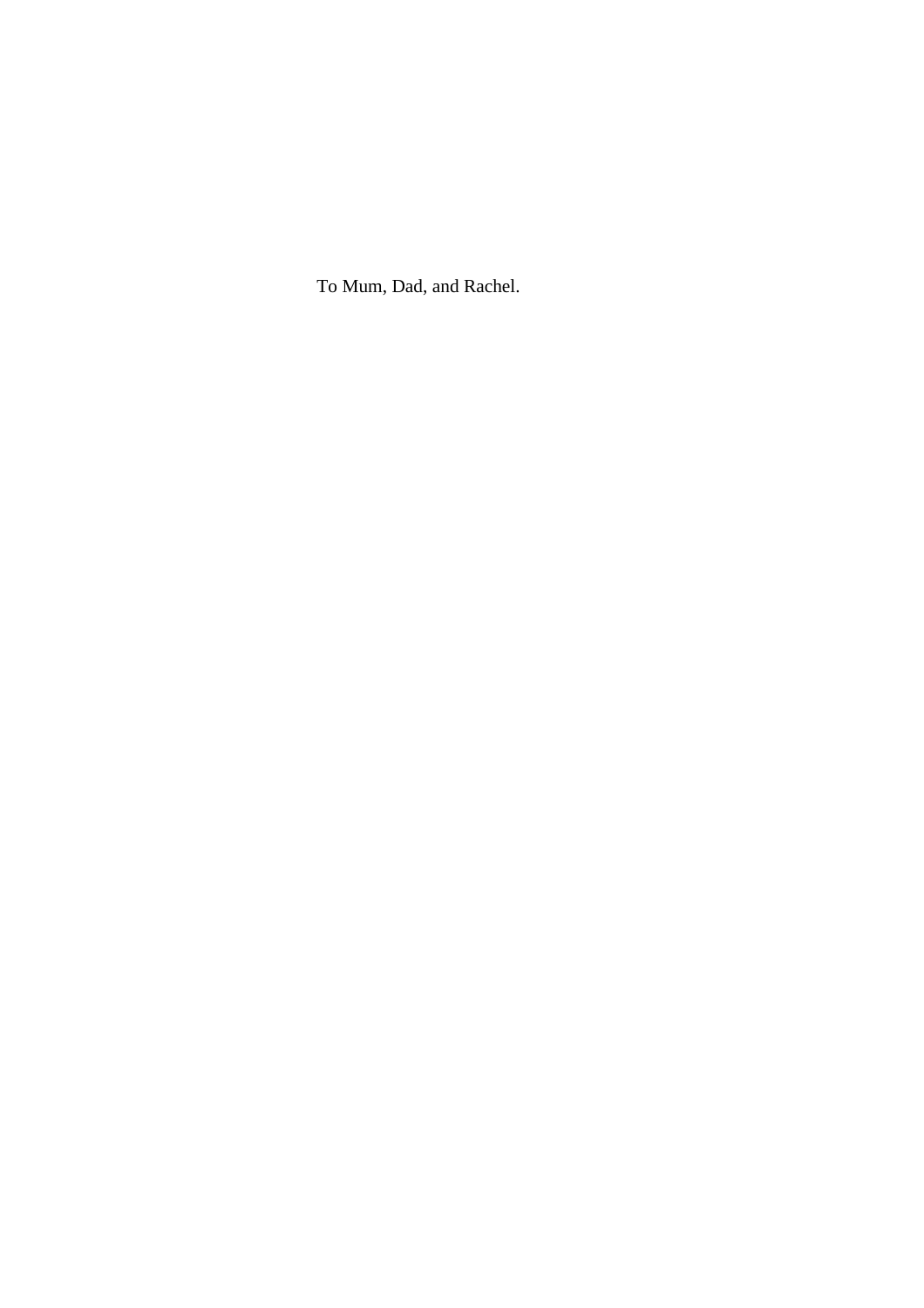#### **Abstract**

Using Positron Emission Tomography (PET) it is possible to obtain quantitative images of regional cerebral blood flow, indicative of regional neuronal activity. This is used to examine the function of the brain through designed experiments. The simplest such *functional mapping experiment* is the *simple activation study*, which aims to locate the brain loci responsible for a certain function, by scanning under two conditions differing only in that function. These studies generate small numbers of observations of extremely high dimension, each data point being a three-dimensional image. The statistical analysis of such data sets requires new statistical techniques for significance testing, and it is this problem which this thesis addresses.

Chapter 1 establishes the background to this work, giving a fairly comprehensive layman's description of PET and functional brain mapping.

In the absence of apriori information regarding the location of a particular function, analysis of activation experiments proceeds at the voxel (pixel) level. For each voxel a model must be assumed for the data, and a null hypothesis of "no activation" expressed in terms of the model parameters. An added complication is the presence of global differences in cerebral blood flow between subjects. Computation of a statistic indicating evidence against the null hypothesis at each voxel, gives a statistic image. Model selection and the formation of statistic images is the subject of chapter 2. Particular attention is given to the two most popular models, namely Friston's ANCOVA and that of the *t*-statistic formed from subject difference images, with global changes removed by proportional scaling. Problems of simultaneous model fitting and the dangers of assuming homoscedascity are considered.

The assessment of the statistic image presents a large multiple comparisons problem. Regions where the statistic image indicates evidence against the null hypothesis must be located, whilst maintaining strong control over familywise Type I error. The current methods for testing statistic images are discussed in detail in chapter 3, focusing on "random field" methods, their assumptions and properties.

In the remaining chapters, three methods developed by the author for assessing simple activation studies are presented. The first of these is a two-stage approach, in which the group of subjects is split into a pilot group and a study group. A small number of regions of interest are identified from the pilot group data, and the study group data assessed over these regions of interest. A simulation study shows this approach to hold some promise. In chapter 5, the testing problem is reformulated as an image segmentation problem, to which empirical Bayesian techniques from statistical image processing are applied. A Markov random field is used to convey prior belief regarding the contiguous nature of activated areas. Here simulation results indicate that the incorporation of prior belief into a single threshold test results in a more conservative (and less powerful) test.

The subject of the last chapter (ch.6), is a non-parametric approach. A multiple comparisons randomisation test is developed for simple activation studies, which is shown to maintain strong control over familywise Type I error. A step-down procedure with strong control is introduced, and computationally feasible algorithms presented. The methods are illustrated on a real PET data set, with a pseudo *t*-statistic formed from subject difference images with a smoothed variance estimate. For the given data set the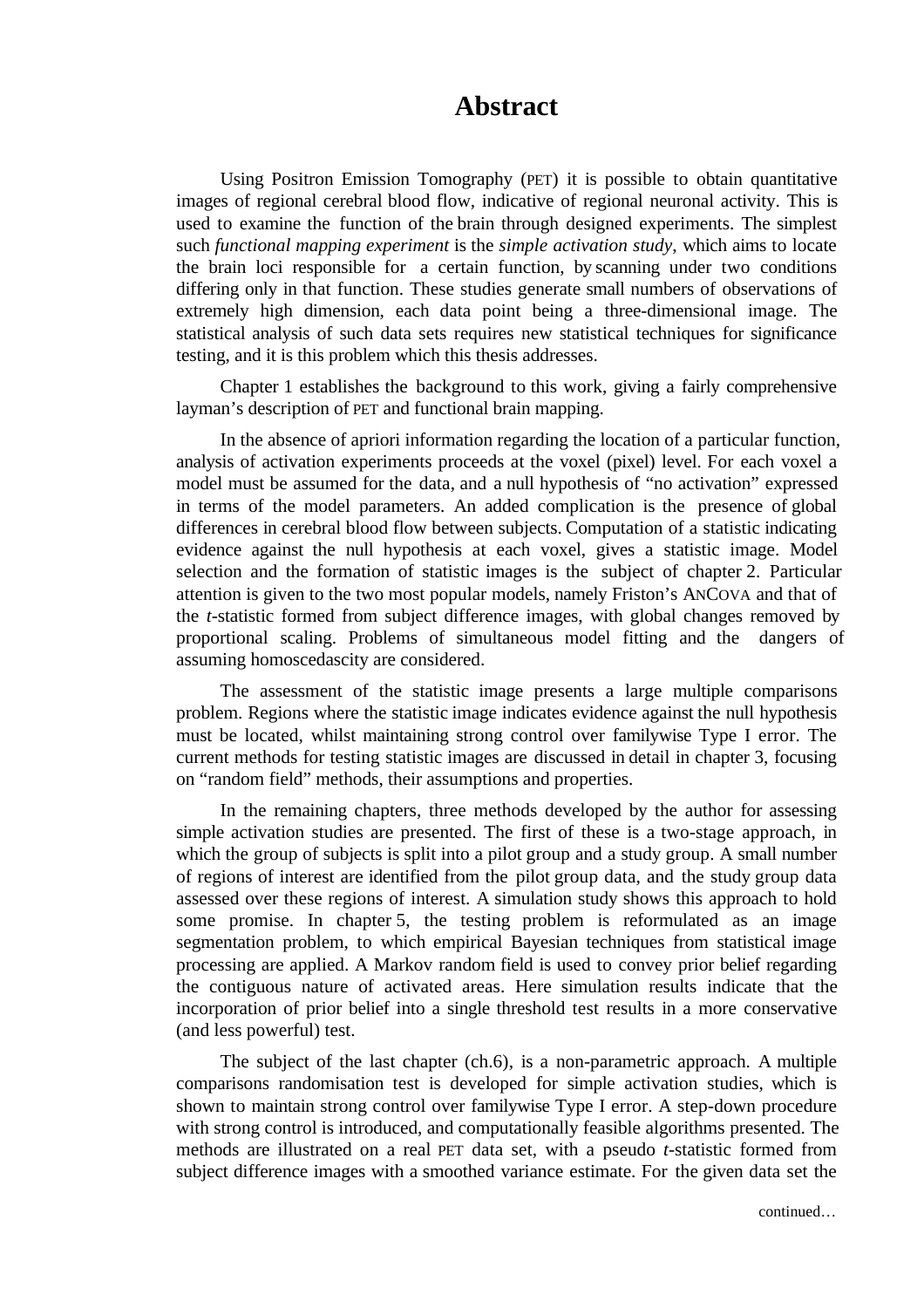approach is found to outperform many of the parametric methods, particularly with the pseudo *t*-statistic. This, together with the flexibility and guaranteed validity of a nonparametric method, makes the approach very attractive, despite the computational burden imposed. The practicalities of the method are discussed, including extensions to other experimental paradigms, other test statistics, and permutation tests.

This is an applied thesis, aimed at the statistically literate PET researcher. In addition to presenting the author's ideas, it is hoped that this document provides a useful summary and comprehensive critique of existing work, giving enough detail to serve as a useful reference.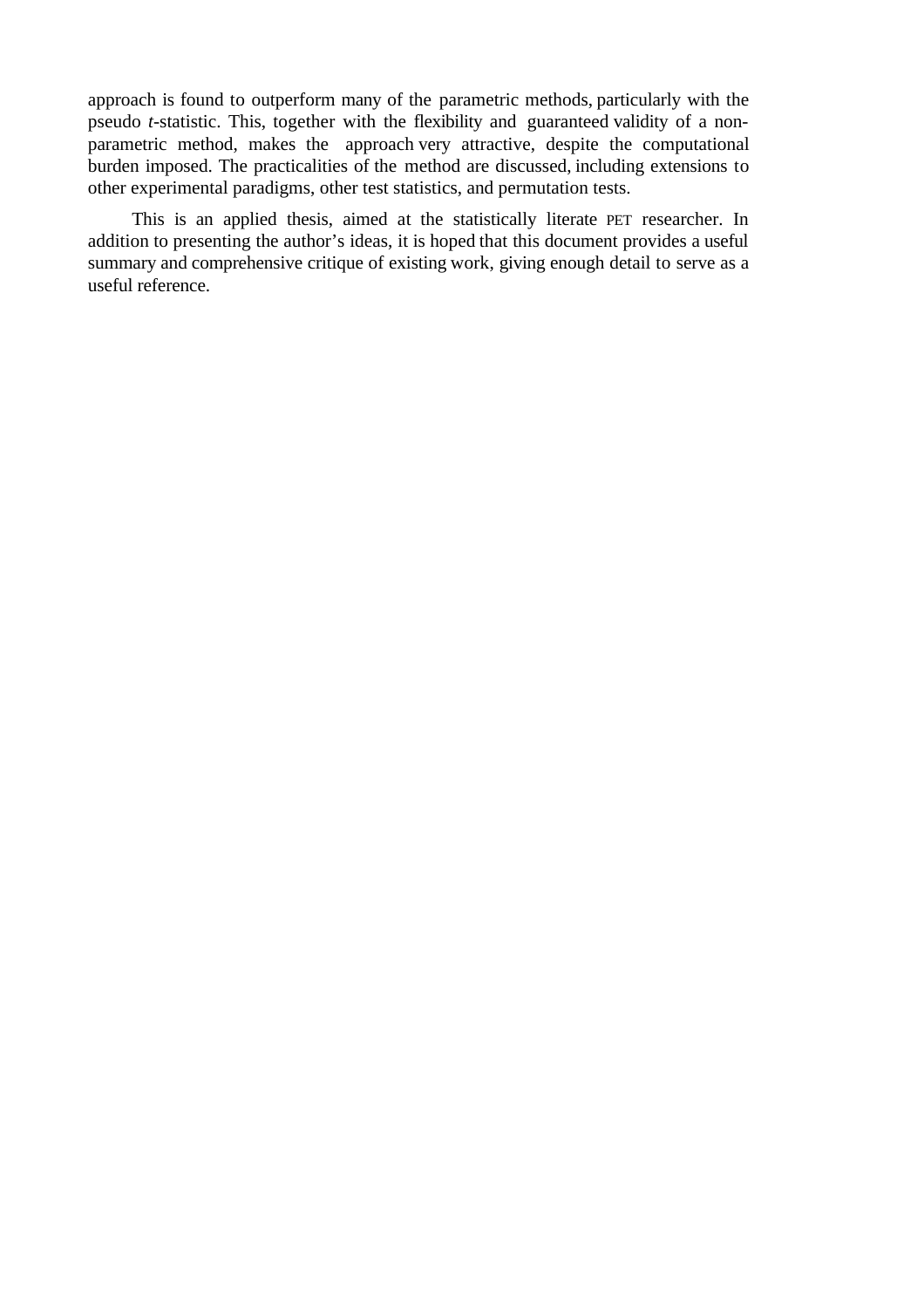### **Table of Contents**

| 1.4.3.2. Approximation of emission tomography problem to fit transmission |  |
|---------------------------------------------------------------------------|--|
|                                                                           |  |
|                                                                           |  |
|                                                                           |  |
|                                                                           |  |
|                                                                           |  |
|                                                                           |  |
|                                                                           |  |
|                                                                           |  |
|                                                                           |  |
|                                                                           |  |
|                                                                           |  |
|                                                                           |  |
|                                                                           |  |
|                                                                           |  |
|                                                                           |  |
|                                                                           |  |
|                                                                           |  |
|                                                                           |  |
|                                                                           |  |
|                                                                           |  |
|                                                                           |  |
|                                                                           |  |
|                                                                           |  |
|                                                                           |  |
|                                                                           |  |
|                                                                           |  |
|                                                                           |  |
|                                                                           |  |
|                                                                           |  |
|                                                                           |  |
|                                                                           |  |
|                                                                           |  |
|                                                                           |  |
|                                                                           |  |
|                                                                           |  |
|                                                                           |  |
|                                                                           |  |
|                                                                           |  |
|                                                                           |  |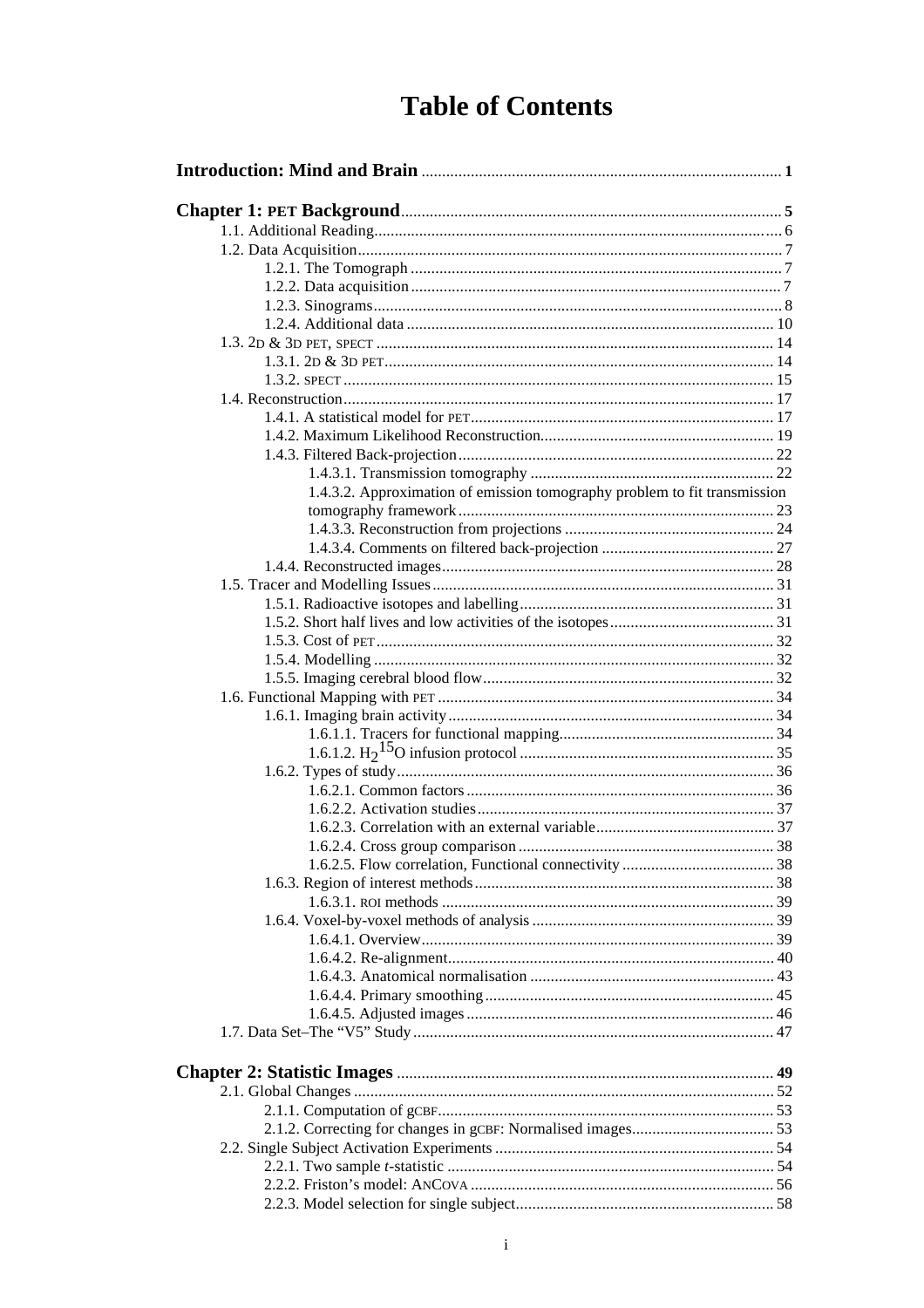| 3.3.6.5. Low df, rough random fields, noisy statistic images114 |  |
|-----------------------------------------------------------------|--|
|                                                                 |  |
|                                                                 |  |
|                                                                 |  |
|                                                                 |  |
|                                                                 |  |
|                                                                 |  |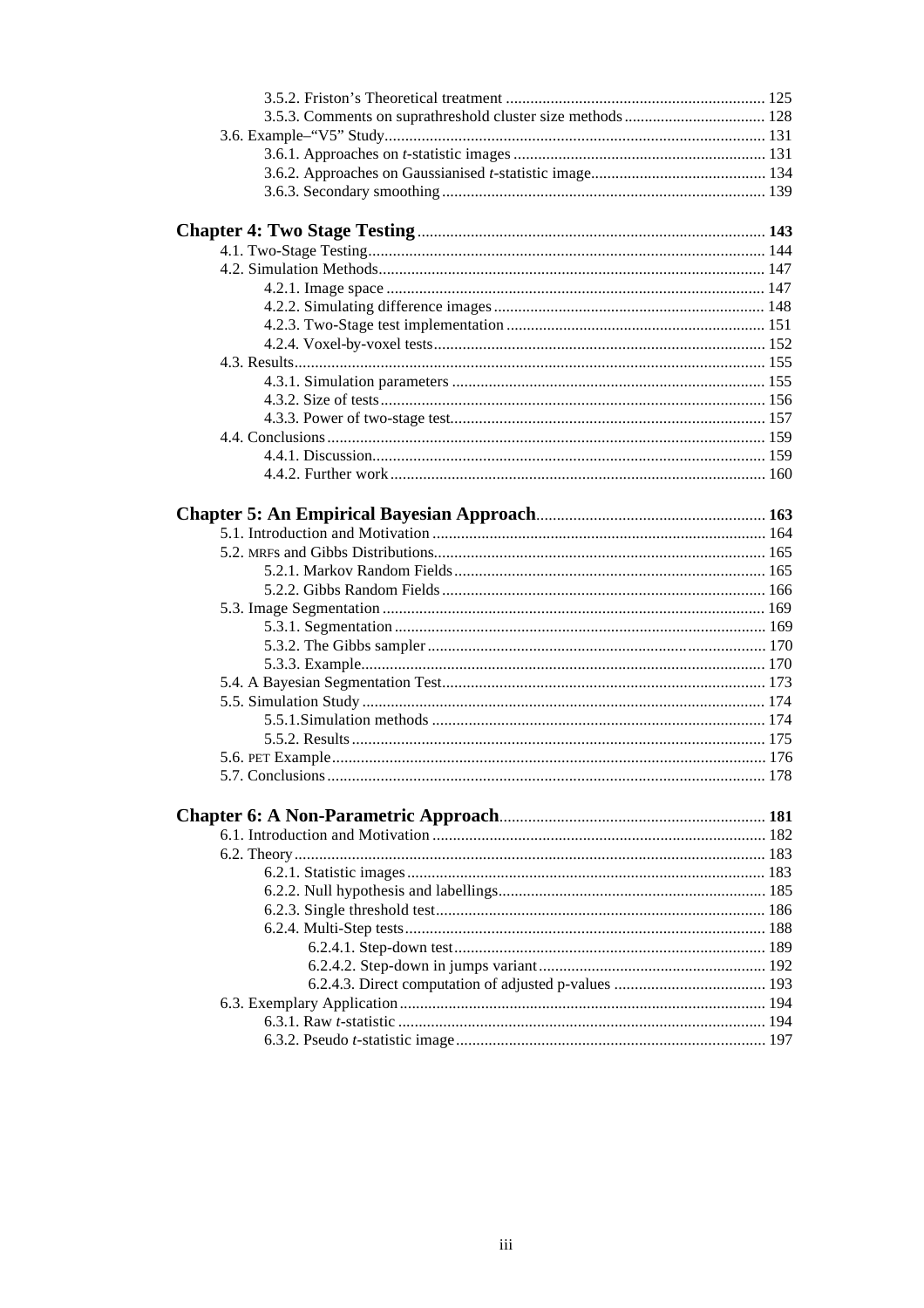| C:2 Double smoothing convolution: Associative for even kernels214 |  |
|-------------------------------------------------------------------|--|
|                                                                   |  |
|                                                                   |  |
|                                                                   |  |
|                                                                   |  |
|                                                                   |  |
|                                                                   |  |
|                                                                   |  |
|                                                                   |  |
|                                                                   |  |
|                                                                   |  |
|                                                                   |  |
|                                                                   |  |
|                                                                   |  |
|                                                                   |  |
|                                                                   |  |
|                                                                   |  |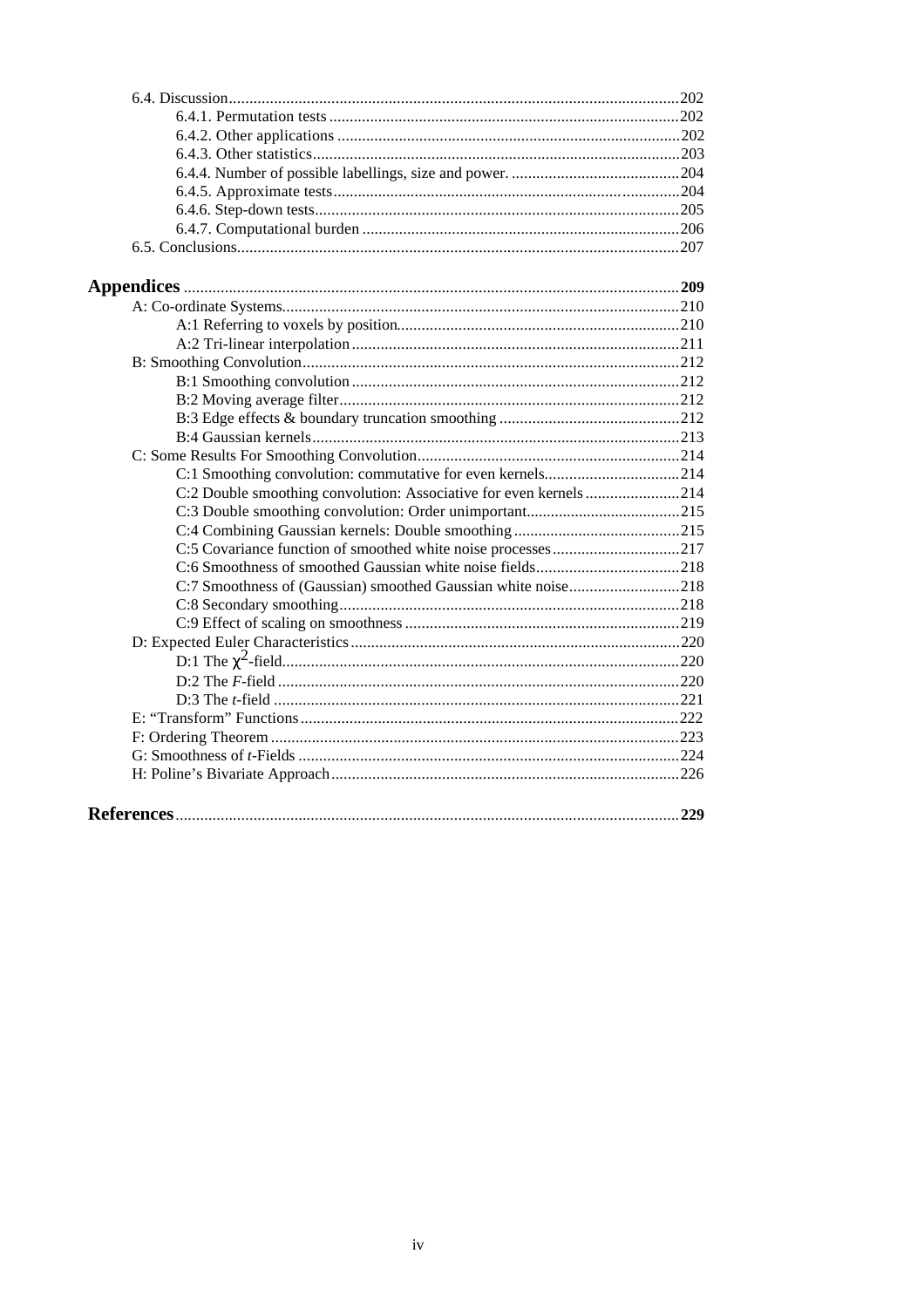### **List of Figures and Tables** †

#### **Chapter 1: PET Background**

| 3  |                                                                          |  |
|----|--------------------------------------------------------------------------|--|
| 4  |                                                                          |  |
| 5  |                                                                          |  |
| 6  |                                                                          |  |
|    |                                                                          |  |
| 8  |                                                                          |  |
| 9  |                                                                          |  |
| 10 |                                                                          |  |
| 11 |                                                                          |  |
| 12 |                                                                          |  |
| 13 |                                                                          |  |
| 14 |                                                                          |  |
| 15 |                                                                          |  |
| 16 |                                                                          |  |
| 17 |                                                                          |  |
| 18 |                                                                          |  |
| 19 |                                                                          |  |
| 20 |                                                                          |  |
| 21 | Sections of the author's brain, anatomically normalised and smoothed  46 |  |

#### **Chapter 2: Statistic Images**

| 22 |                                                                               |  |
|----|-------------------------------------------------------------------------------|--|
| 23 |                                                                               |  |
| 24 |                                                                               |  |
| 25 |                                                                               |  |
| 26 |                                                                               |  |
| 27 |                                                                               |  |
| 28 |                                                                               |  |
| 29 |                                                                               |  |
| 30 |                                                                               |  |
| 31 |                                                                               |  |
| 32 |                                                                               |  |
| 33 |                                                                               |  |
| 34 |                                                                               |  |
| 35 | Image of correlations of subject differences and expected order statistics 88 |  |
| 36 |                                                                               |  |
| 37 |                                                                               |  |
| 38 |                                                                               |  |
| 39 |                                                                               |  |
| 40 |                                                                               |  |
| 41 |                                                                               |  |
|    |                                                                               |  |

#### **Chapter 3: Current Methods for Testing Statistic Images**

| 42 Orthogonal sections of a simulated standard Gaussian statistic image  100 |  |
|------------------------------------------------------------------------------|--|
|                                                                              |  |
|                                                                              |  |
|                                                                              |  |
|                                                                              |  |
|                                                                              |  |
|                                                                              |  |
|                                                                              |  |

<sup>†</sup> Figures and tables have been numbered together.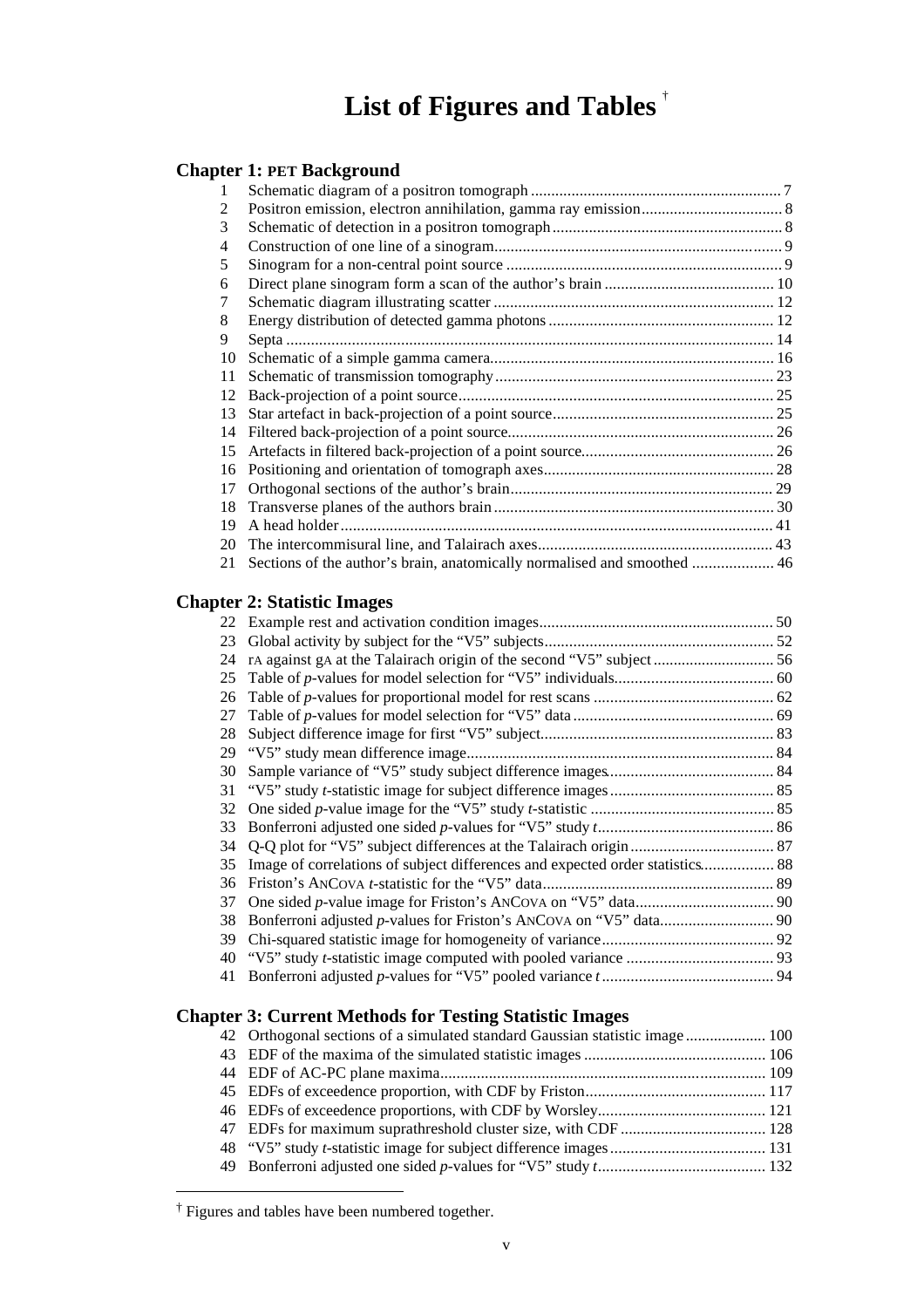| 50 Adjusted p-values for "V5" study t, from expected Euler characteristic133                    |  |
|-------------------------------------------------------------------------------------------------|--|
|                                                                                                 |  |
| 52 Adjusted p-values for "V5" study Gaussianised t, expected Euler characteristic135            |  |
| 53 Adjusted p-values for "V5" study Gaussianised t, Friston's Bonferroni method  136            |  |
| 54 Adjusted p-values for suprathreshold cluster size test on Gaussianised t, $\eta$ =0.001.137  |  |
| 55 Adjusted p-values for suprathreshold cluster size test on Gaussianised t, $\eta$ =0.0001 138 |  |
| 56 Secondary smoothed Gaussianised <i>t</i> -statistic for the "V5" study 139                   |  |
| 57 Bonferroni adjusted one sided p-values for secondary smoothed "V5" study t141                |  |
| <b>Chapter 4: Two Stage Testing</b>                                                             |  |
|                                                                                                 |  |
|                                                                                                 |  |
|                                                                                                 |  |

| 61 Mesh plot of 2D Gaussian moving average filter kernel, of FWHM 5 pixels148 |  |
|-------------------------------------------------------------------------------|--|
|                                                                               |  |
|                                                                               |  |
|                                                                               |  |
|                                                                               |  |
|                                                                               |  |
|                                                                               |  |
|                                                                               |  |
|                                                                               |  |

69 Table of comparisons of the two-stage test with other tests.....................................158

#### **Chapter 5: An Empirical Bayesian Approach**

| 73 Maximum likelihood restoration of the unobserved grey level scene171 |  |
|-------------------------------------------------------------------------|--|
|                                                                         |  |
|                                                                         |  |
|                                                                         |  |
|                                                                         |  |
|                                                                         |  |
|                                                                         |  |
|                                                                         |  |

#### **Chapter 6: A Non-Parametric Approach**

#### **Appendices**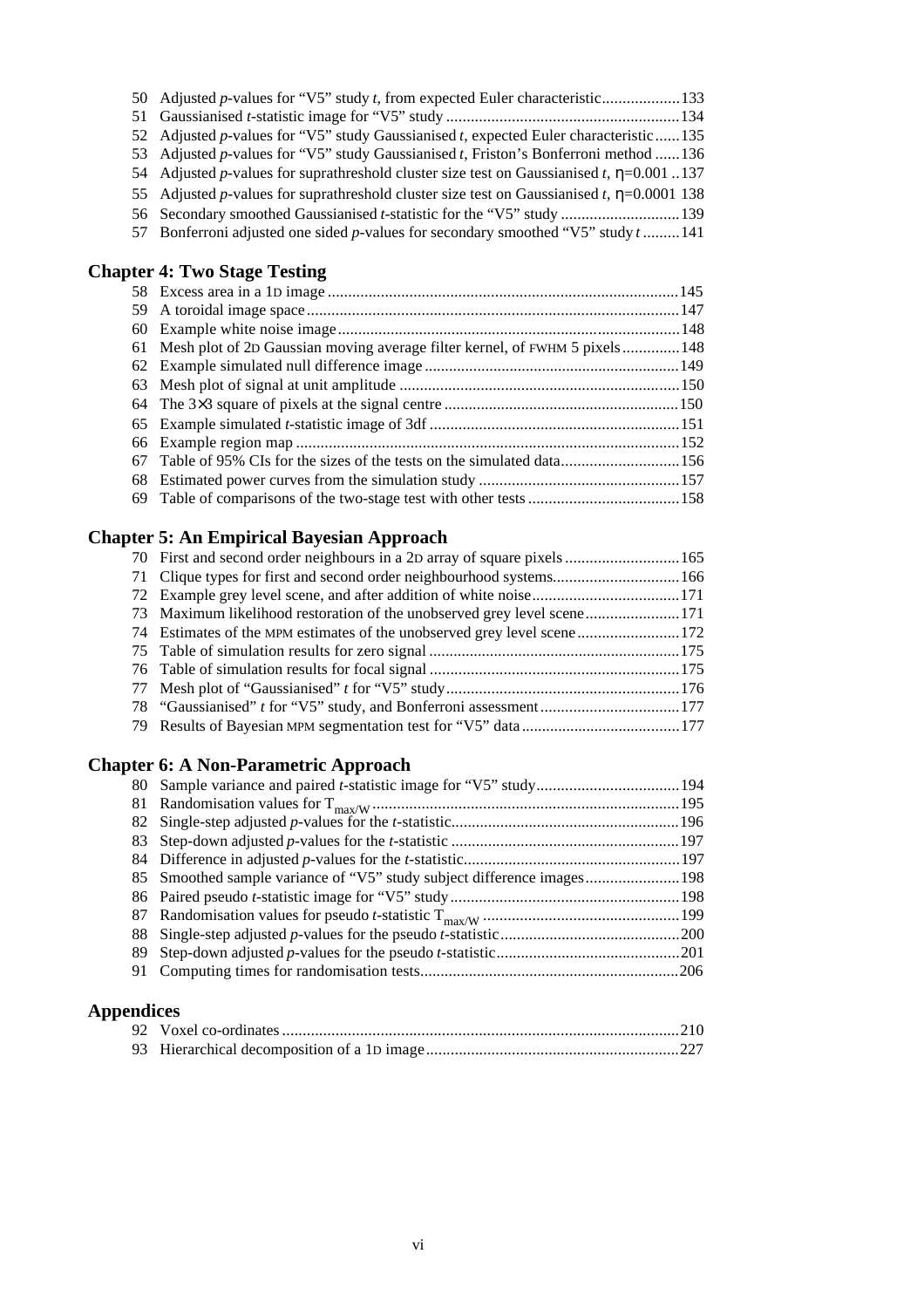### **Acknowledgements**

I would like to thank my supervisor, Professor Ian Ford, for his friendly advice and encouragement throughout the three (and a quarter) years leading to the submission of this thesis, and for providing me with first class resources.

I would also like to record my gratitude to the following people:

Dr. Karl Friston, of the Wellcome Department of Cognitive Neurology at the Institute of Neurology; for his enthusiasm and interest in this Ph.D., and for a number of very interesting discussions.

Dr. John Watson, who, whilst a research fellow at the Medical Research Council Cyclotron Unit, took an active interest in my work, encouraged me enormously, helped me to understand the methods of analysis used at the time, and provided the "V5" data set analysed at length in this thesis.

Dr. Keith Worsley, of the Statistics Department, McGill University, Montreal; for his speedy responses to emailed questions, and for his advice.

Mr. David Duncan, formerly data manager at the Robertson Centre for Biostatistics in the Statistics Department at the University of Glasgow; for his interest and assistance in all things computing.

Professor Richard Frackowiak, of the Wellcome Department of Cognitive Neurology at the Institute of Neurology, formerly director of the Medical Research Council Cyclotron Unit, Clinical Sciences Section; for making it possible to collaborate with fellows at the unit, and for giving me a job.

On a more practical note, I am indebted to the Engineering and Physical Sciences Research Council (formerly the Science and Engineering Research Council) for their continued funding of my postgraduate studies.

> Finally, I would like to thank my parents for their love and support. Thank you for everything.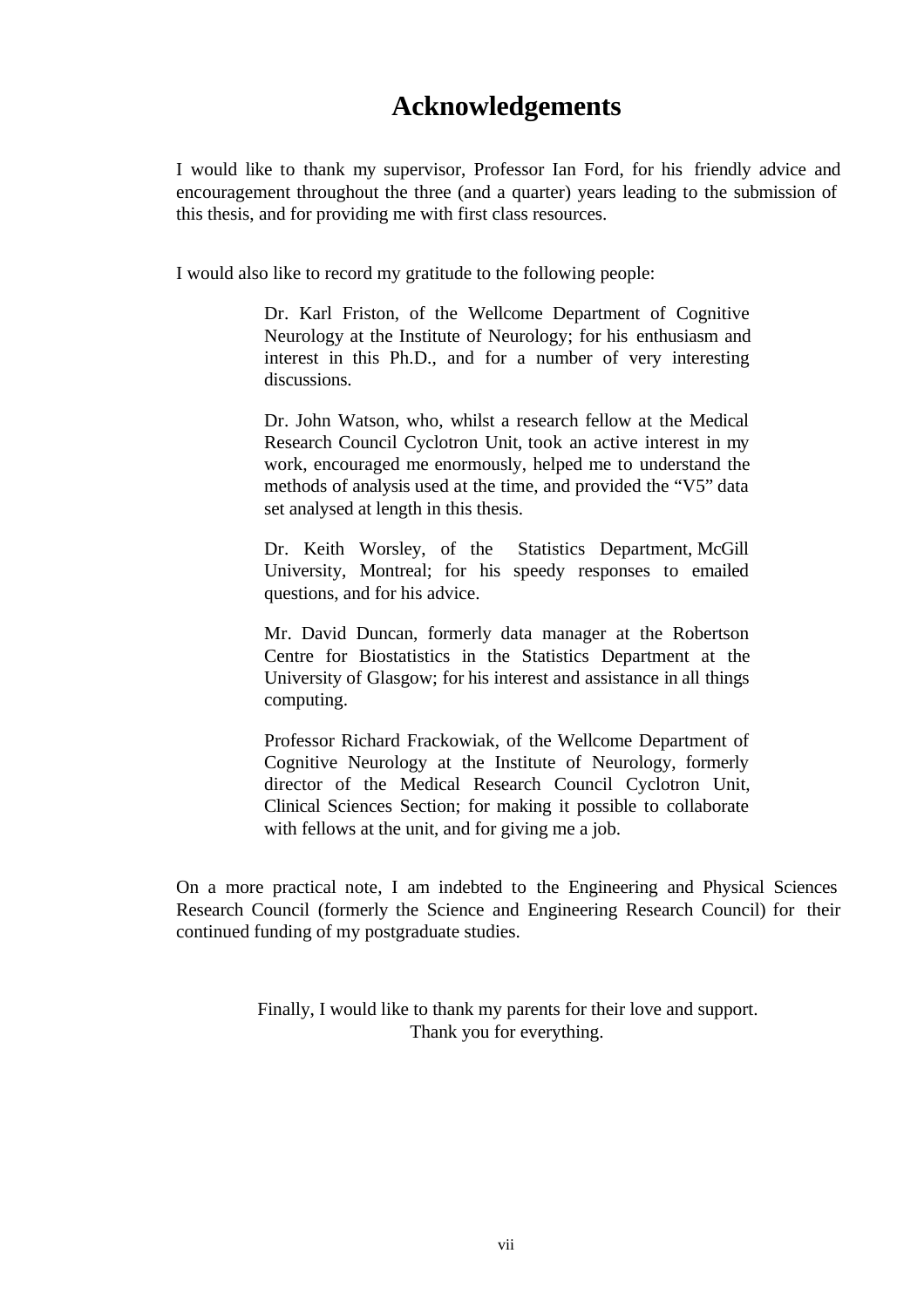#### *Declaration*

Unless otherwise stated in the text, the work presented in this thesis is my own.

In attempting to provide a comprehensive review of existing methods, chapters 2 and 3 contain summaries of other peoples work, some slightly reworked. In general the amount of reworking is minimal, and these summaries should be viewed as summaries. However, the evaluation of these methods is my work. Appendix C contains a number of results regarding smoothing of continuous random fields. These are doubtless available elsewhere, but I couldn't find them, and derived them myself (with the exception of result C:6 which is due to Adler, 1981).

The empirical Bayesian approach of chapter 5 was presented orally at Brain PET'93, the first International Symposium on Quantification of Brain Function, held in Akita, Japan. An abstract appears in the *Annals of Nuclear Medicine* (Holmes & Ford, 1993a), and a full paper in the conference proceedings, *Quantification of Brain Function: Tracer Kinetics and Image Analysis in PET* (Holmes & Ford, 1993b).

The randomisation approach of chapter 6 has been accepted for publication in the *Journal of Cerebral Blood Flow and Metabolism* (Holmes *et al*., 1995), and has been the subject of invited seminars at University of Pittsburgh Medical Centre PET Facility (September 1993); The Department of Nuclear Medicine, Royal Prince Alfred Hospital, Sydney, Australia (June 1993); and the MRC Cyclotron Unit Clinical Sciences Section, Hammersmith Hospital, London (February 1993).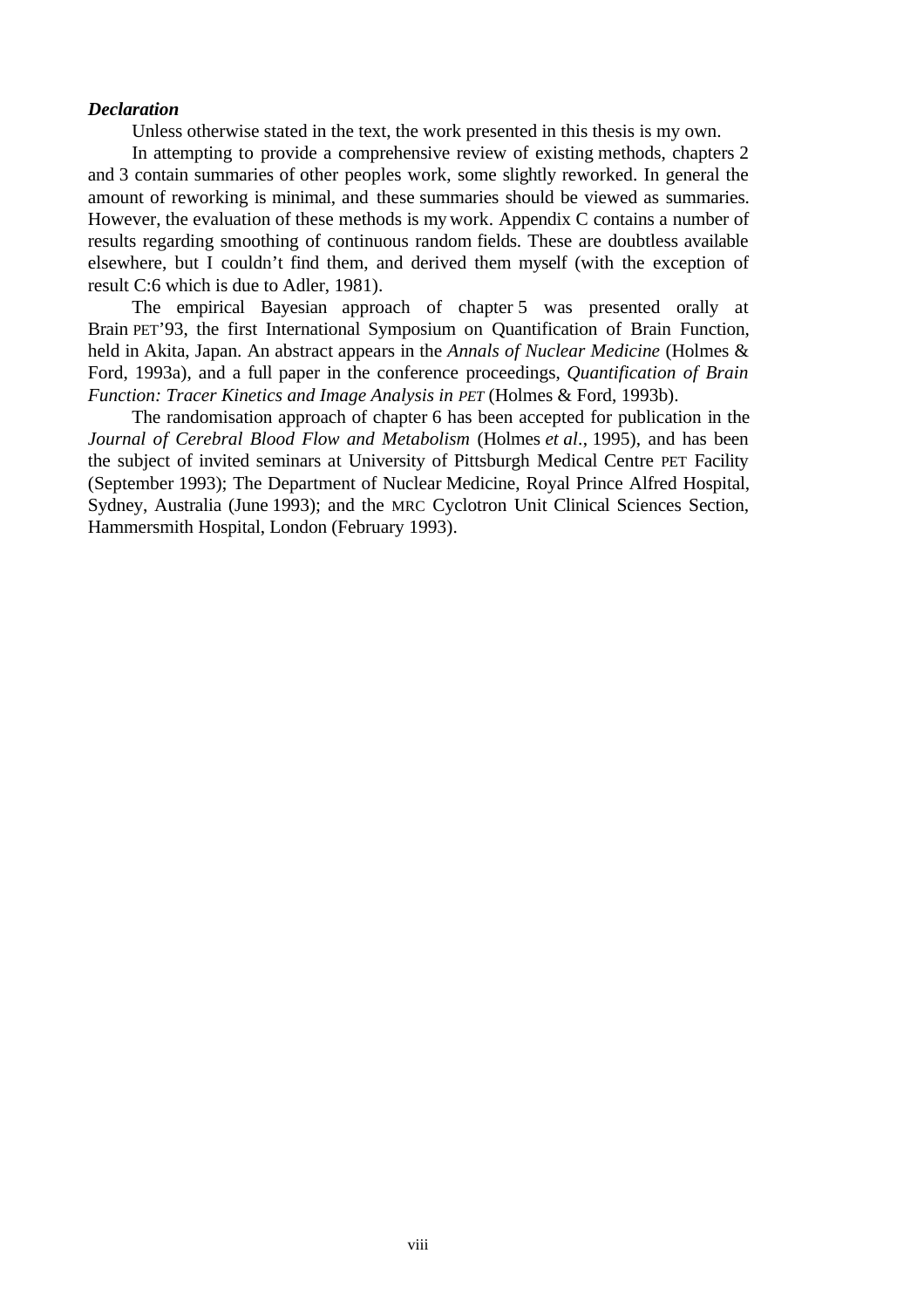## **Introduction**

# **Mind and Brain**

One of the many exciting areas of current medical research is the study of the living human brain. The brain is the most complex structure in the known universe, and its workings, perhaps rather vainly, have always fascinated man. Current findings and methods are frequently reported in the popular press (Vogue, 1992; The Observer, Sunday  $2<sup>nd</sup>$  December 1990). The link between the mind and the brain has troubled philosophers for centuries. René Descartes described the mind three centuries ago as an "extra corporeal entity that was expressed through the pineal gland". Modern scientific medicine has taken the study of the mind out of the hands of the philosophers. Armed with powerful research tools, medical researchers have gained considerable knowledge of the brain, recently summarised in a special issue of *Scientific American* (1993). One of these research tools is Positron Emission Tomography.

#### *Positron Emission Tomography*

Positron Emission Tomography (PET) is a medical imaging modality that enables quantitative images of the density of a radioactive tracer in the living body to be obtained. Using radioactive bio-chemicals, measurement of various physiological, metabolic and biochemical processes within a living subject is possible.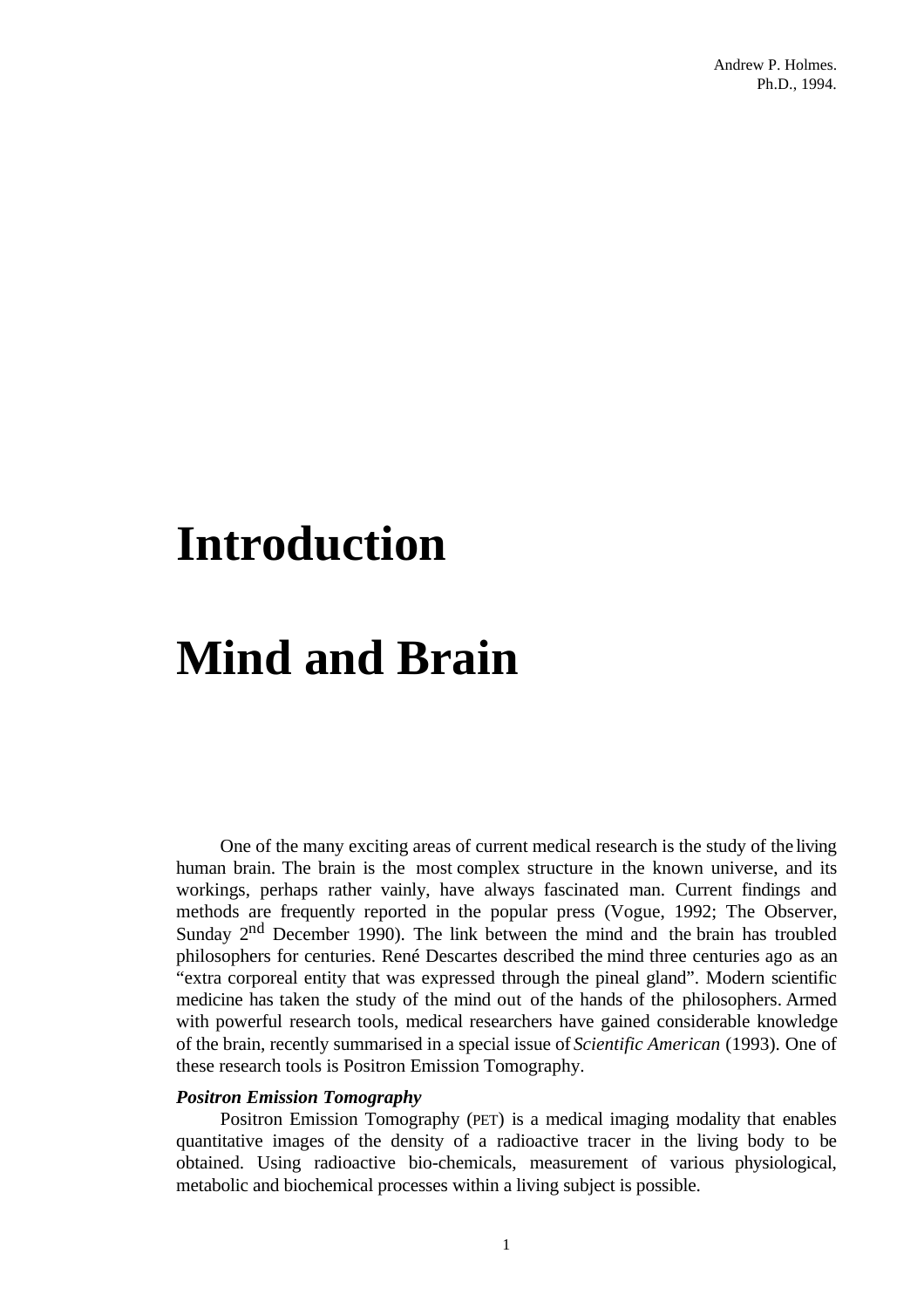#### *Functional mapping*

Of particular interest are PET experiments where regional blood flow is measured repeatedly in the human brain. Regional cerebral blood flow is linked to regional neuronal activity, so these images are indicative of brain activity. This discovery has led to the use of designed experiments to examine the function of the human brain. The simplest such *functional mapping* experiment is the *activation study*, which aims to locate the brain region responsible for a certain function. These proceed by acquiring scans under two conditions, which differ in the mental processing required, only in the function of interest. Typically the conditions are simply a "rest" and an "activation" condition.

These studies generate small numbers of observations of extremely high dimension, each data point being a three-dimensional image. The statistical analysis of such data sets require new statistical techniques for significance testing, and it is this problem which this thesis addresses.

#### *Outline*

The thesis covers three areas, background, a review of existing methods, and a presentation of the author's efforts.

Chapter 1 establishes the background to this work, giving a fairly comprehensive overview PET and functional mapping. Covered are: the PET tomograph, the physics of PET and SPECT, annihilation detection, image reconstruction, radio-tracer issues, and functional mapping experiments. The aim of this chapter is to set the scene for the reader unfamiliar with PET.

With the background to the data covered, we turn to the main topic of this research, hypothesis testing for simple activation studies.

For each voxel a model must be assumed for the data, and a null hypothesis of "no activation" expressed in terms of the model parameters. An added complication is the presence of global differences in cerebral blood flow between subjects. Computation of a statistic indicating evidence against the null hypothesis at each voxel, gives a statistic image. Model selection and the formation of statistic images is the subject of chapter 2. Using a real PET activation data set, a simultaneous regression analysis is applied to elucidate suitable ANCOVA models for the single and multiple subject activation experiment. Particular attention is given to the two most popular models, namely Friston's ANCOVA and that of the *t*-statistic formed from subject difference images, with global changes removed by proportional scaling. Problems of simultaneous model fitting and the dangers of assuming homoscedascity are considered. The chapter concludes with example statistic images.

The remainder of the thesis addresses the large multiple comparisons problem of assessing these statistic images.

Regions where the statistic image indicates evidence against the null hypothesis must be located, whilst maintaining strong control over familywise Type I error. In chapter 3, the required theory and terminology is reviewed, and the existing methods expounded in sufficient detail to enable their implementation. The validity of these methods is assessed under idealised conditions with a set of simulated Gaussian statistic images. The popular "random field" methods are considered at length, and their assumptions and properties discussed. The chapter closes with analyses of a PET data set using a variety of methods.

In the final chapters, three approaches developed by the author are presented. The first of these is a two-stage approach, in which the group of subjects is artificially split, post hoc, into a pilot group and a study group. A small number of regions of interest are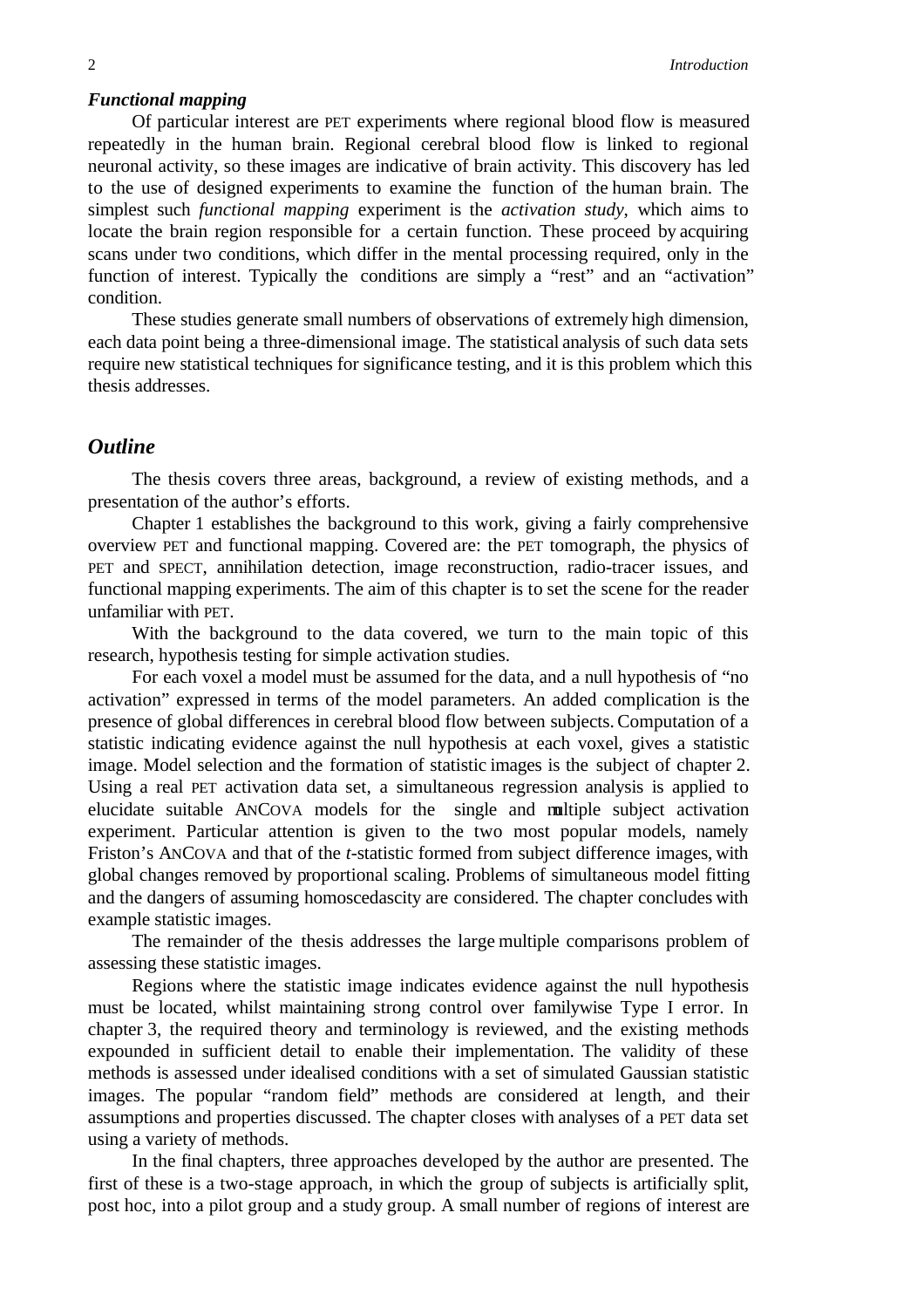#### *Mind and Brain* 3

identified from the pilot group data. The study group data is then analysed over these regions, rather than over all the voxels individually. The idea is that the substantial reduction in the number of simultaneous tests affords an increase in power over a voxelby-voxel approach on the whole data set, despite the reduced number of subjects available for the final testing. This is examined in a simulation study, where a number of the existing voxel-by-voxel approaches are compared with the two-stage method, applied to sets of two dimensional *t*-statistic images formed from simulated Gaussian subject difference images to which focal signals of various amplitudes have been added.

In chapter 5, the testing problem is reformulated as an image segmentation problem, to which empirical Bayesian techniques from statistical image processing are applied. In particular, a Markov Random Field is used to convey prior belief regarding the contiguous nature of activated voxels. Here, simulation results indicate that the incorporation of prior belief into a single threshold test results in a more conservative (and less powerful) test.

The subject of the last chapter (ch.6), is a non-parametric approach. A multiple comparisons randomisation test is developed for simple activation studies, which is shown to maintain strong control over familywise Type I error. A step-down procedure with strong control is introduced, and computationally feasible algorithms presented. The methods are illustrated on a real PET data set, with a pseudo *t*-statistic image formed using a smoothed variance estimate. For the given data set the approach is found to outperform many of the parametric methods, particularly with the pseudo *t*-statistic. This, together with the flexibility and guaranteed validity of a non-parametric method, makes the approach very attractive, despite the computational burden imposed. The practicalities of the method are discussed, including extensions to other experimental paradigms, other test statistics, and permutation tests.

Each chapter contains its own conclusions section where further work is suggested. Thus, there is no conclusions chapter *per se*.

The references are preceded by appendices containing technical details, results and proofs.

#### *Style*

This is an applied thesis, written primarily with the statistically literate PET researcher in mind. For such a reader, it is hoped that in addition to presenting the author's ideas, this document provides a useful summary and a comprehensive critique of existing work, giving sufficient detail to serve as a useful reference.

It is hoped that the resulting level of exposition is not a nuisance to the statistical reader.

#### *Omissions*

Inevitably some statistical areas of functional neuroimaging have had to be neglected in this work. The most notable omissions are the *scaled subprofile model* (Moeller *et al*., 1987, and Moeller & Strother, 1991), and the principal components analyses which are rapidly becoming popular to investigate *functional connectivity* (Friston *et al*., 1993a&b).